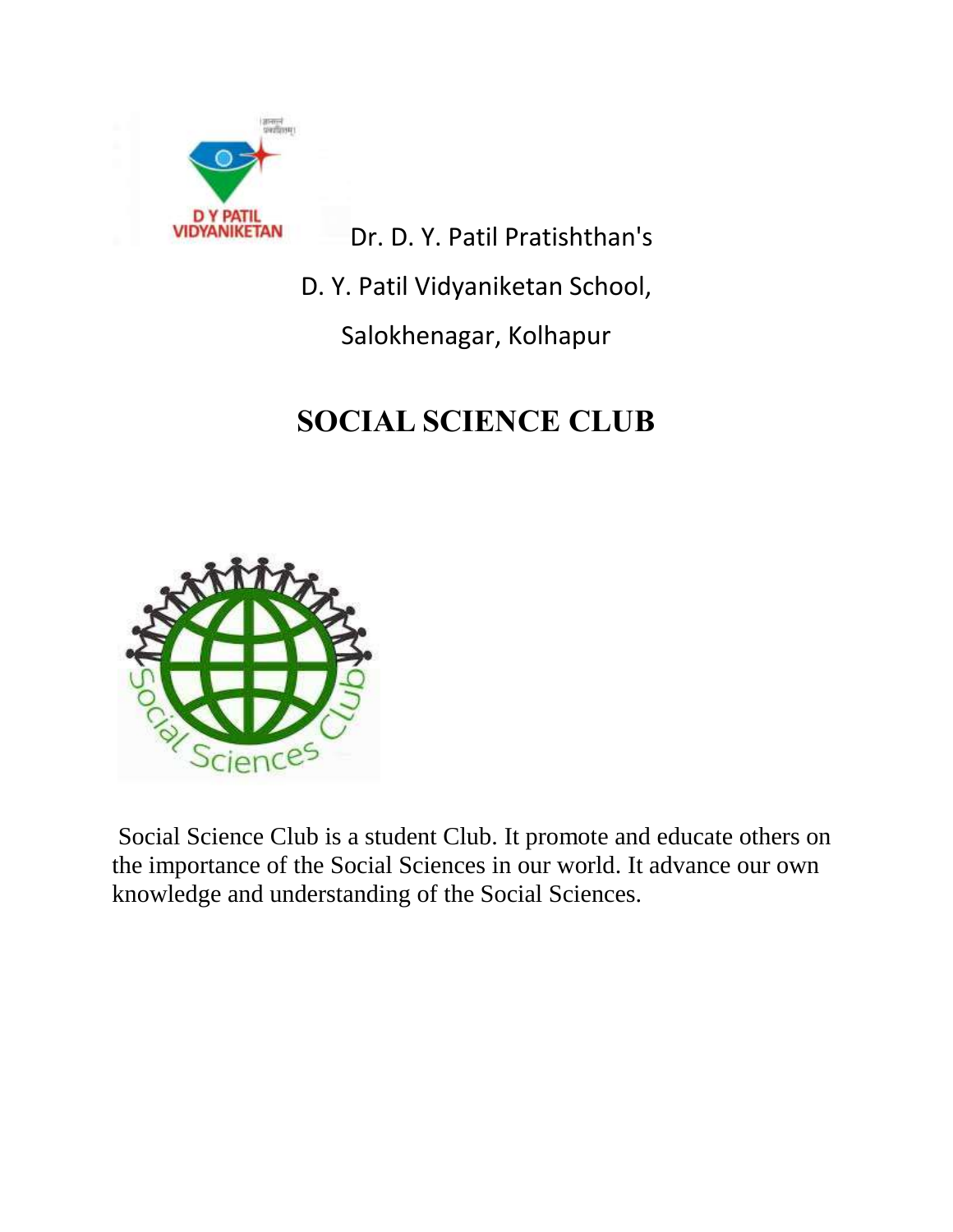

The goals and objective of the Social Science club are as follows:

- $\triangleright$  It aims at making children capable of becoming Responsible, Productive, and Useful members of the society.
- $\triangleright$  The activities focus on patriotism, Discipline, Understanding historical culture.
- $\triangleright$  Values Social harmony, Brotherhood, Humanity.
- $\triangleright$  Integral part of the co curricular activities.

## **Need & Significanc**

- $\triangleright$  Provide opportunities for the self- realisation and self expression
- $\triangleright$  Generating Genuine interest in the study of social science
- $\triangleright$  Inspiring and energizing the students to work independently
- $\triangleright$  Objectives
- $\triangleright$  It will create interests and make the students active in the subjects.
- $\triangleright$  It will encourage intellectual curiosityamong the students.
- $\triangleright$  It will provide practical knowledge of the subject.
- $\triangleright$  It will create poer of thinking and fosters imagination and creativity among the students.
- $\triangleright$  Club activities inculcate various democratic values and qualities.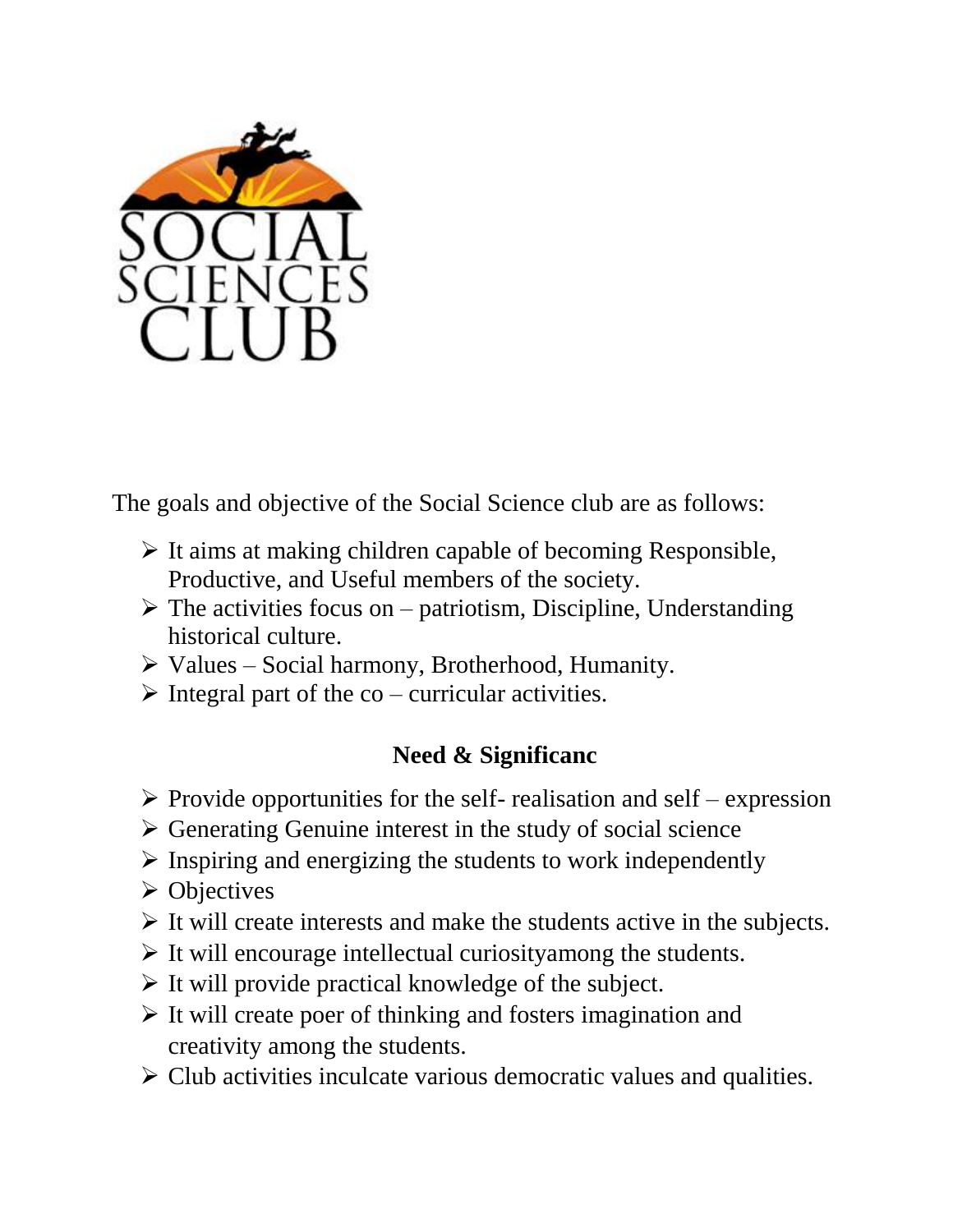### **Activities**

- $\triangleright$  The club organizes different activities
- $\triangleright$  Putting up social science exhibition
- $\triangleright$  Preparation of project reports on current topics
- Decoration of display boards on current issue.
- $\triangleright$  Taking students on field trip.
- $\triangleright$  Skits on burning topic.

#### Social Science Club Committee members

#### **Teacher's Committee**

- Deepali Ambeskar Secretary
- Sabina Saudagar Vice Secretary

#### **Student Committee**

| S.No | Name of the student    | Std         | Post              |
|------|------------------------|-------------|-------------------|
| 1.   | Janhavi Joshi          | <b>VIII</b> | Secretary         |
| 2.   | Parth lali             | VII         | Vice secretary    |
| 3.   | Aditya Vashikar        | VII         | Notice board      |
|      |                        |             | incharge          |
| 4.   | <b>Tanishq Raorane</b> | VII         | Member            |
| 5.   | Manali kandurkar       | VI          | Activity incharge |
| 6.   | Saksham Patil          | VI          | Member            |
| 7.   | Shrenika Ambatkar      | V           | Member            |
| 8.   | Vishnutej Kotakonda    | V           | Member            |
| 9.   | <b>Bhakti Vastakar</b> | V           | Member            |
| 10.  | Siddhath Pradhan       | IV          | Member            |